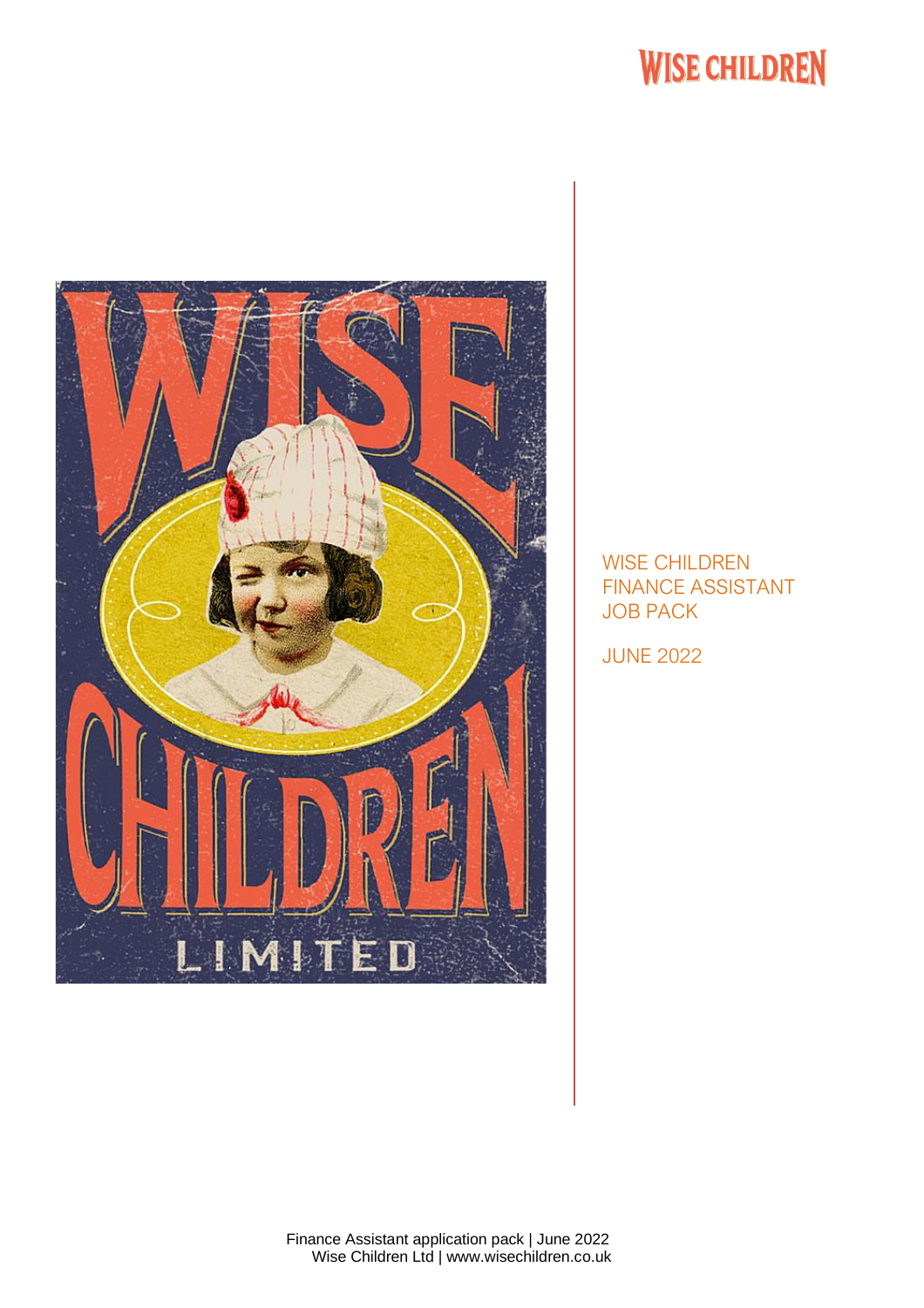### About Wise Children

Wise Children is a new theatre company, created and led by award-winning director Emma Rice. We are an Arts Council National Portfolio Organisation, based in the South West. We make groundbreaking work with exceptional artists which tours the UK and internationally. We run a unique professional development programme, the School for Wise Children, training a new and more diverse generation of theatre practitioners.

The company launched in 2018, and our first production was *Wise Children*, an adaptation of Angela Carter's iconic novel, adapted and directed by Emma. The show premiered at London's Old Vic, where it played for five weeks before touring the UK. In 2020 a film of the show aired on BBC4 as part of the Culture in Quarantine season.

Our second show was *Malory Towers*. As well as making the new show, we built a pop-up venue for it, transforming a disused wing of Bristol's Victorian train station into our own theatre, where *Malory Towers* played for five weeks over summer 2019.

Our third show was new musical *Romantics Anonymous*, which opened at Bristol Old Vic in January 2020 before its planned American tour was cancelled due to the pandemic.

Like so many others, our plans then stalled…. But we're led by Emma Rice, and she's not one to sit around waiting to be told what to do. We quickly found ways to fill the lockdown hours!

In April 2020 we launched Wise Radio and our very own chat show, *Tea & Biscuits.* In June 2020 we added Wise TV, a Twitch channel bringing together existing video content with a new series of interviews with Emma, broadcast live from her home. In July 2020 we moved our School for Wise Children training online: seven high level courses, 14 top industry tutors, nine public webinars, 42 students, 21 free places, and over 100 hours of zoom teaching.

Then we had a big idea. Could we scale up these digital experiments, and livestream a whole show? The answer was yes, and in September 2020, Wise Children became the first company to broadcast a fully staged production, *Romantics Anonymous*, from a UK theatre after lockdown. We repeated the experiment with a second show, *The Flying Lovers of Vitebsk*, in December 2020, and our trailblazing live broadcasts were seen by more than 40,000 and won our Technical Director the Stage Award for Achievement in Technical Theatre 2020.

In July 2021, we opened a brand new show, *Bagdad Cafe*, at The Old Vic in London. Hot on the heels of which, and after many disappointments and reshuffles, our long-awaited production of *Wuthering Heights* finally opened at Bristol Old Vic in October, traveling to York Theatre Royal in November, and then a London run at the Lyttelton Theatre in London in early 2022 before heading off on a longer UK tour. Alongside all of which, our new commitment to making our productions available online through live streamed broadcasts continued.

We now look forward to, and prepare for, *Wuthering Heights* to tour the States later this year, with dates at Berkeley Repertory Theatre, Chicago Shakespeare Theater currently on sale, and more to be announced soon…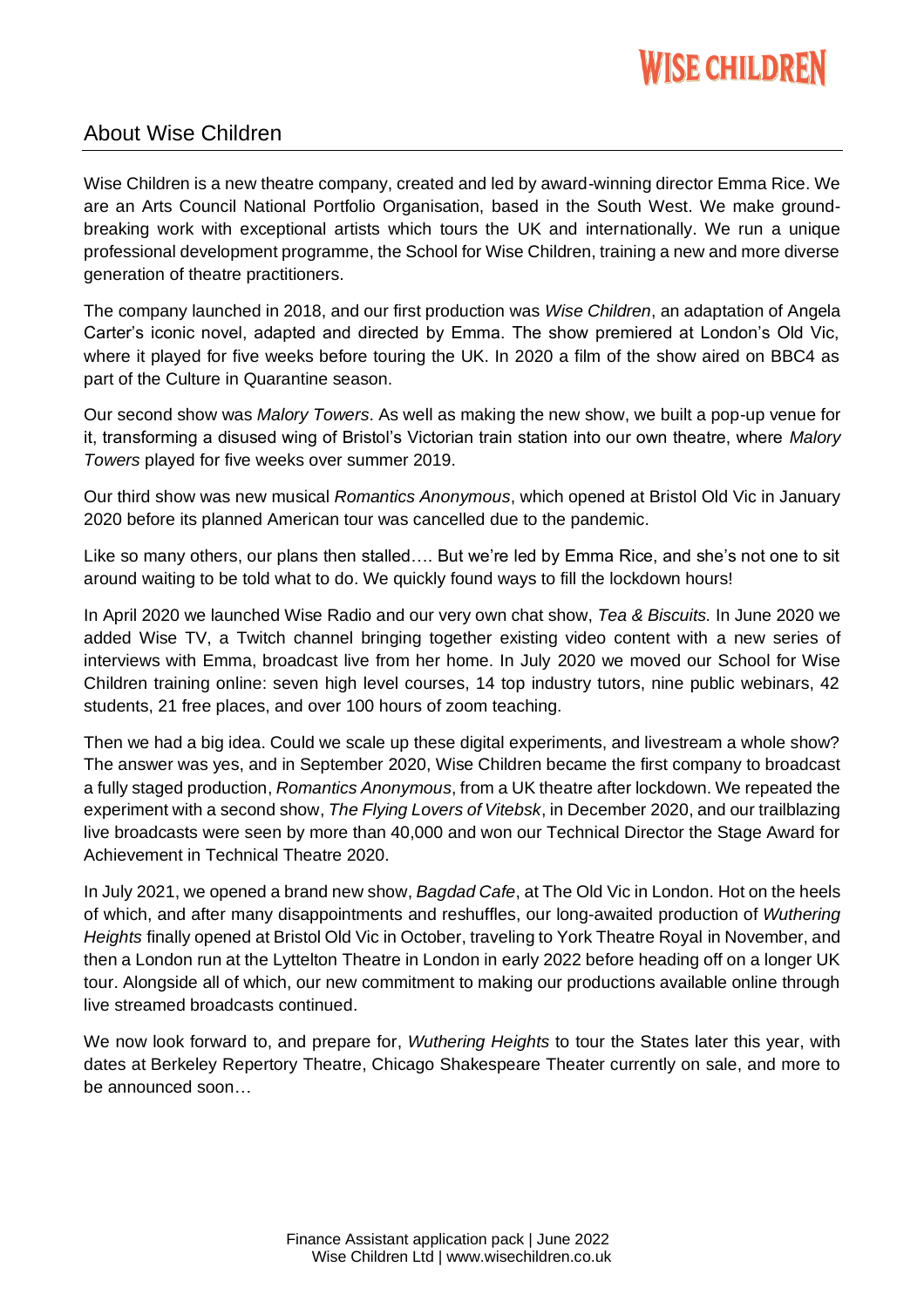### Finance Assistant role

The Finance Assistant will play an essential role in providing support to the Finance Manager. Through maintaining financial systems, recording and processing financial information, data entry and general financial administration, the Finance Assistant will ensure effective financial management across the company.

We are looking for a Finance Assistant who is at an early stage in their career and is keen to learn and grow with Wise Children. As part of this appointment there will be a focus on training and growth, with the scope to increase responsibility as the role develops, and the potential to move into a more senior role within a 2-3 year timeline.

At Wise Children we actively seek people from a variety of backgrounds with different experiences, skills and stories to join us and influence our work. We are particularly keen to hear from candidates from global majority backgrounds and candidates who self-identify as disabled or neurodiverse. Wise Children is committed to equality of opportunity for all staff, and applications from individuals are encouraged regardless of age, caring responsibilities, disability, gender, gender identity, marriage and civil partnership, pregnancy and maternity, race, religion or belief, and sexual orientation.

**Job title**: Finance Assistant **Reports to:** Finance Manager **Contract:** 1 yr (with the intention to renew) **Hours:** Initially 2 days (16 hours) per week, rising to 3 days (24 hours) per week from April 2023 **Base:** Bristol and Frome. The Finance Assistant will be required to work both remotely and from company locations in Bristol and Frome. **Start date:** September 2022 **Salary:** £20 - 23K pro rata per annum, dependent on experience

### Roles and Responsibilities

- Digital filing of receipts and purchase invoices
- Raising and processing purchase invoices on the company's accounting system
- Ensuring authorisation and coding of invoices in line with company coding structure
- Responsibility for ensuring receipts for company debit card payments are submitted
- Recording and coding petty cash expenditure, and processing of staff expense forms
- Reviewing and processing staff credit card expenses
- Reconciling the pretty cash float and preparing postings to the finance systems
- Supervision and reconciliation of production floats and prepaid card expenses
- Reconciling travel expenditure
- Assisting in the preparation, processing and recording of weekly production wages, expenses and subsistence
- Assisting in the preparation, processing and recording of monthly staff salaries
- Assisting in the administration of company pension scheme payments
- Assisting with the production of monthly management accounts
- Assisting in the preparation of financial reports
- Attending internal budgeting meetings as required